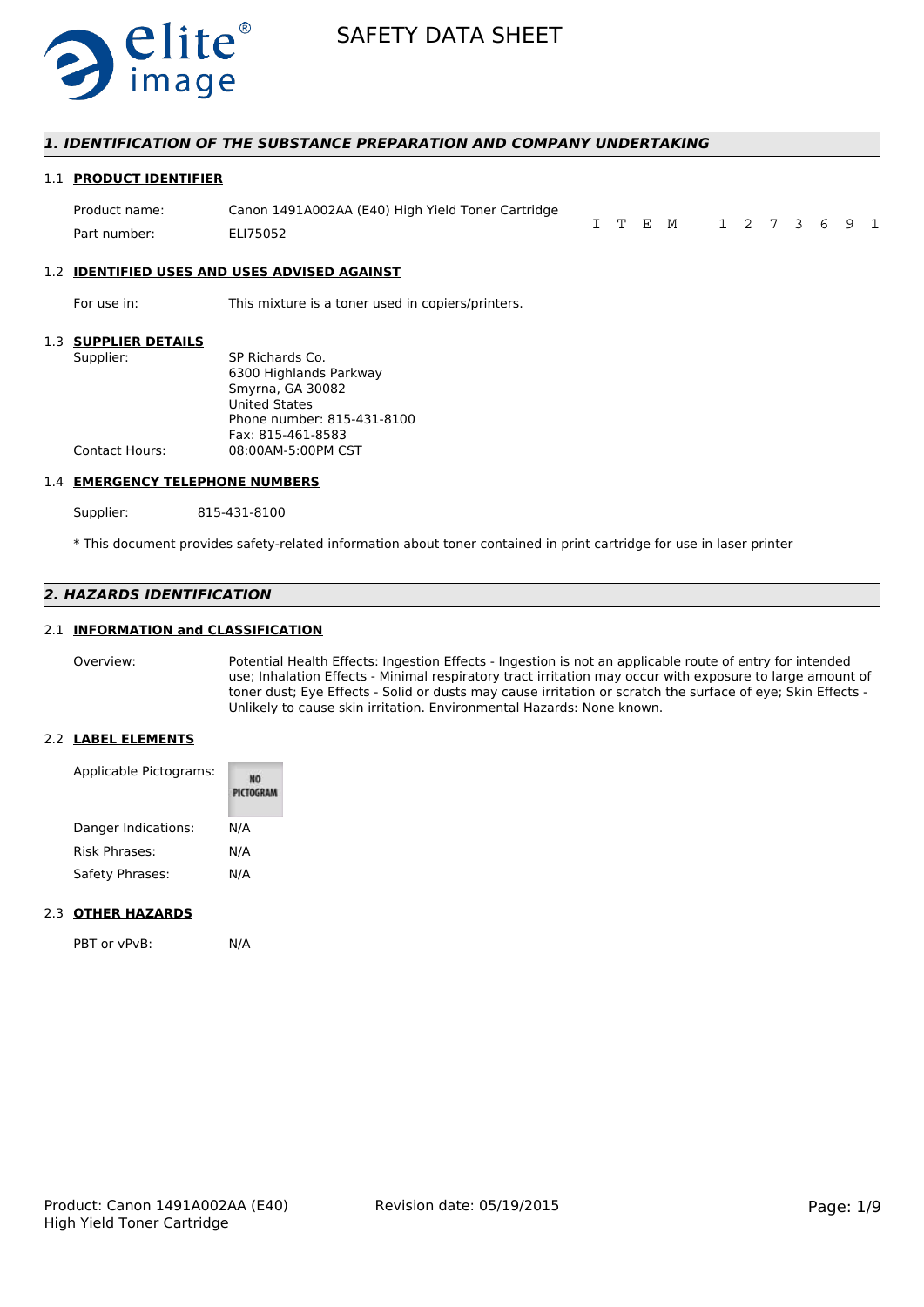

# *3. COMPOSITION / INFORMATION ON INGREDIENTS*

| Ingredients                   | <b>CAS number</b>   | Weight %  | <b>OSHA</b><br><b>PEL</b> | <b>ACGIH</b><br><b>TLV</b>   | Other |
|-------------------------------|---------------------|-----------|---------------------------|------------------------------|-------|
| Styrene-Acrylate<br>Copolymer | <b>TRADE SECRET</b> | 40-60     | Not listed                | Not listed                   |       |
| Iron Oxide                    | <b>TRADE SECRET</b> | $35 - 55$ | as Fe2O3                  | 10 mg/m3 $ 5$ mg/m3 as<br>Fe |       |
| Polypropylene                 | <b>TRADE SECRET</b> | 1-5       | Not listed                | Not listed                   |       |
| C.I.Solvent Black 7           | <b>TRADE SECRET</b> | 1-5       | Not listed                | Not listed                   |       |

The Full Text for all R-Phrases are Displayed in Section 16

#### **COMPOSITION COMMENTS**

The Data Shown is in accordance with the latest Directives.

This section provides composition information for the toner powder contained in specially designed container inside of the print cartridge.

## *4. FIRST-AID MEASURES*

#### 4.1 **FIRST AID MEASURES**

## 4.1.1 **FIRST AID INSTRUCTIONS BY RELEVANT ROUTES OF EXPOSURE**

| Inhalation:   | Move person to fresh air immediately. If symptoms occur, consult a physician.                                               |
|---------------|-----------------------------------------------------------------------------------------------------------------------------|
| Eye contact:  | Immediately flush with large amount of clean water for at least 15 minutes. If irritation persists,<br>consult a physician. |
| Skin contact: | Wash affected areas thoroughly with soap and water. If irritation persists, consult a physician.                            |
| Ingestion:    | Dilute stomach contents with several glasses of water. Get medical attention if symptoms persist.                           |

#### 4.1.2 **ADDITIONAL FIRST AID INFORMATION**

Additional first aid information: N/A Immediate Medical Attention Required: N/A

# 4.2 **SYMPTOMS AND EFFECTS**

Acute Symptoms from Exposure: N/A Delayed Symptoms from Exposure: N/A

## 4.3 **IMMEDIATE SPECIAL TREATMENT OR EQUIPMENT REQUIRED**

N/A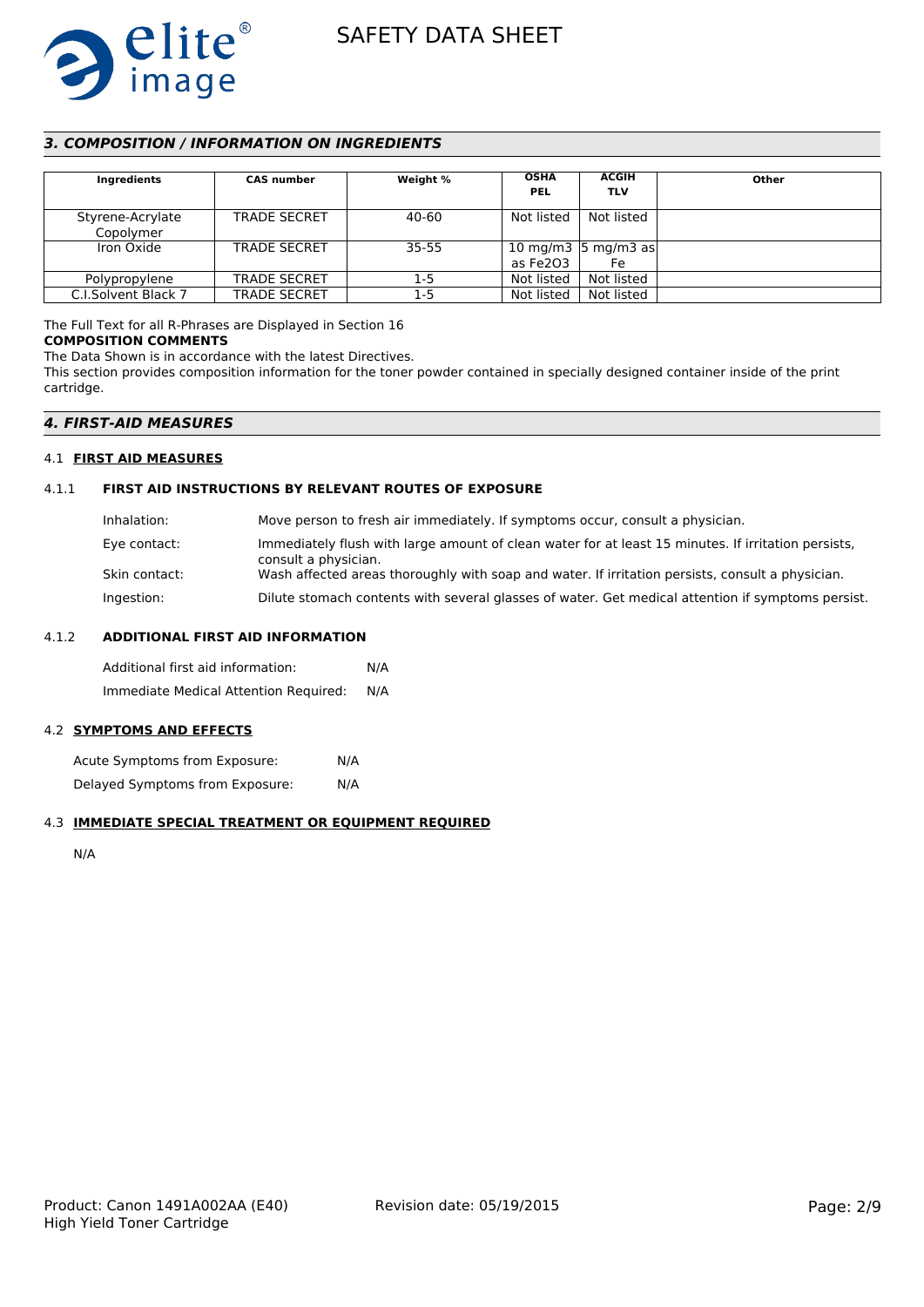

# *5. FIRE-FIGHTING MEASURES*

## 5.1 **EXTINGUISHING MEDIA**

Recommended Extinguishing Media: CO2, water, dry chemical Extinguishing Media Not to be Used: N/A

# 5.2 **SPECIAL HAZARD**

Extinguishing Media Not to be Used: N/A

Unusual Fire/Explosion Hazards: Toner material, like most organic material in powder form, is capable of creating a dust explosion.

# 5.3 **ADVICE FOR FIRE FIGHTERS**

Avoid inhalation of smoke. Wear protective cloting an wear self-contained breathing apparatus

#### *6. ACCIDENTAL RELEASE MEASURES*

#### 6.1 **PERSONAL PRECAUTIONS, PROTECTIVE EQUIPMENT AND EMERGENCY PROCEDURES**

## 6.1.1 **PRECAUTIONS FOR NON-EMERGENCY PERSONNEL**

N/A

#### 6.1.2 **ADDITIONAL FIRST AID INFORMATION**

N/A

#### 6.1.3 **PERSONAL PROTECTION**

Wear personal protective equipment as described in Section 8.

#### 6.2 **ENVIRONMENTAL PRECAUTIONS**

Regulatory Information: Keep product out of sewers and watercourses.

#### 6.3 **METHODS AND MATERIAL FOR CONTAINMENT AND CLEANUP**

Spill or Leak Cleanup Procedures: Avoid breathing dust. Minimize the release of particles. Vacuum or sweep the material into a bag or other sealed container. Dispose of waste toner in accordance with local requirements.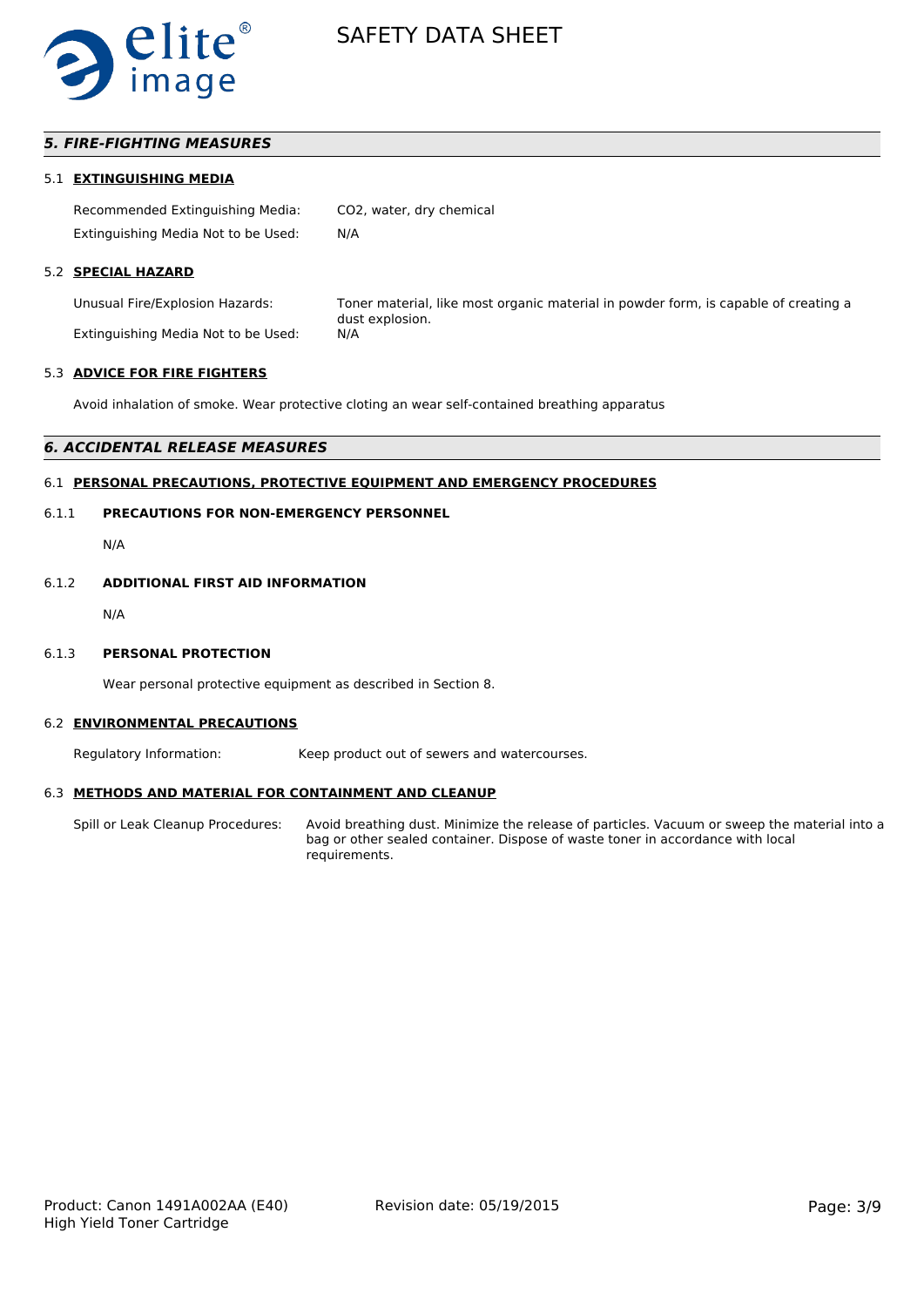

# *7. HANDLING AND STORAGE*

### 7.1 **PRECAUTIONS FOR SAFE HANDLING**

Recommendations for Handling: No special precautions when used as intended. Keep containers closed, avoid creating dust. Keep away from ignition sources. Advice on General Hygiene: Never eat, drink or smoke in work areas. Practice good personal hygiene after using this material, especially before eating, drinking, smoking, using the restroom, or applying cosmetics.

## 7.2 **CONDITIONS FOR SAFE STORAGE**

Avoid high temperatures, >100°F/32°C

#### 7.3 **SPECIFIC END USES**

Printing devices

#### *8. EXPOSURE CONTROLS/PERSONAL PROTECTION*

#### 8.1 **CONTROL PARAMETERS**

The best protection is to enclose operations and/or provide local exhaust ventilation at the site of chemical release in order to maintain airborne concentrations of the product below OSHA PELs (See Section 3). Local exhaust ventilation is preferred because it prevents contaminant dispersion into the work area by controlling it at its source.

#### 8.2 **EXPOSURE CONTROLS**

#### **Respiratory protection:**

IMPROPER USE OF RESPIRATORS IS DANGEROUS. Seek professional advice prior to respirator selection and use. Follow OSHA respirator regulations (29 CFR 1910.134 and 1910.137) and, if necessary, wear a NIOSH approved respirator. Select respirator based on its suitability to provide adequate worker protection for given work conditions, levels of airborne contamination, and sufficient levels of oxygen.

#### **Eye/Face Protection:**

Contact lenses are not eye protective devices. Appropriate eye protection must be worn instead of, or in conjunction with contact lenses.

#### **Hand/Skin Protection:**

For emergency or non-routine operations (cleaning spills, reactor vessels, or storage tanks), wear an SCBA. WARNING! Air purifying respirators do not protect worker in oxygen deficient atmospheres.

## **Additional Protection:**

N/A

## **Protective Clothing and Equipment:**

Wear chemically protective gloves, boots, aprons, and gauntlets to prevent prolonged or repeated skin contact. Wear splashproof chemical goggles and face shield when working with liquid, unless full face piece respiratory protection is worn.

#### **Safety Stations:**

Make emergency eyewash stations, safety/quick-drench showers, and washing facilities available in work area.

#### **Contaminated Equipment:**

Separate contaminated work clothes from street clothes. Launder before reuse. Remove material from your shoes and clean personal protective equipment. Never take home contaminated clothing.

## **Comments:**

Never eat, drink or smoke in work areas. Practice good personal hygiene after using this material, especially before eating, drinking, smoking, using the restroom, or applying cosmetics.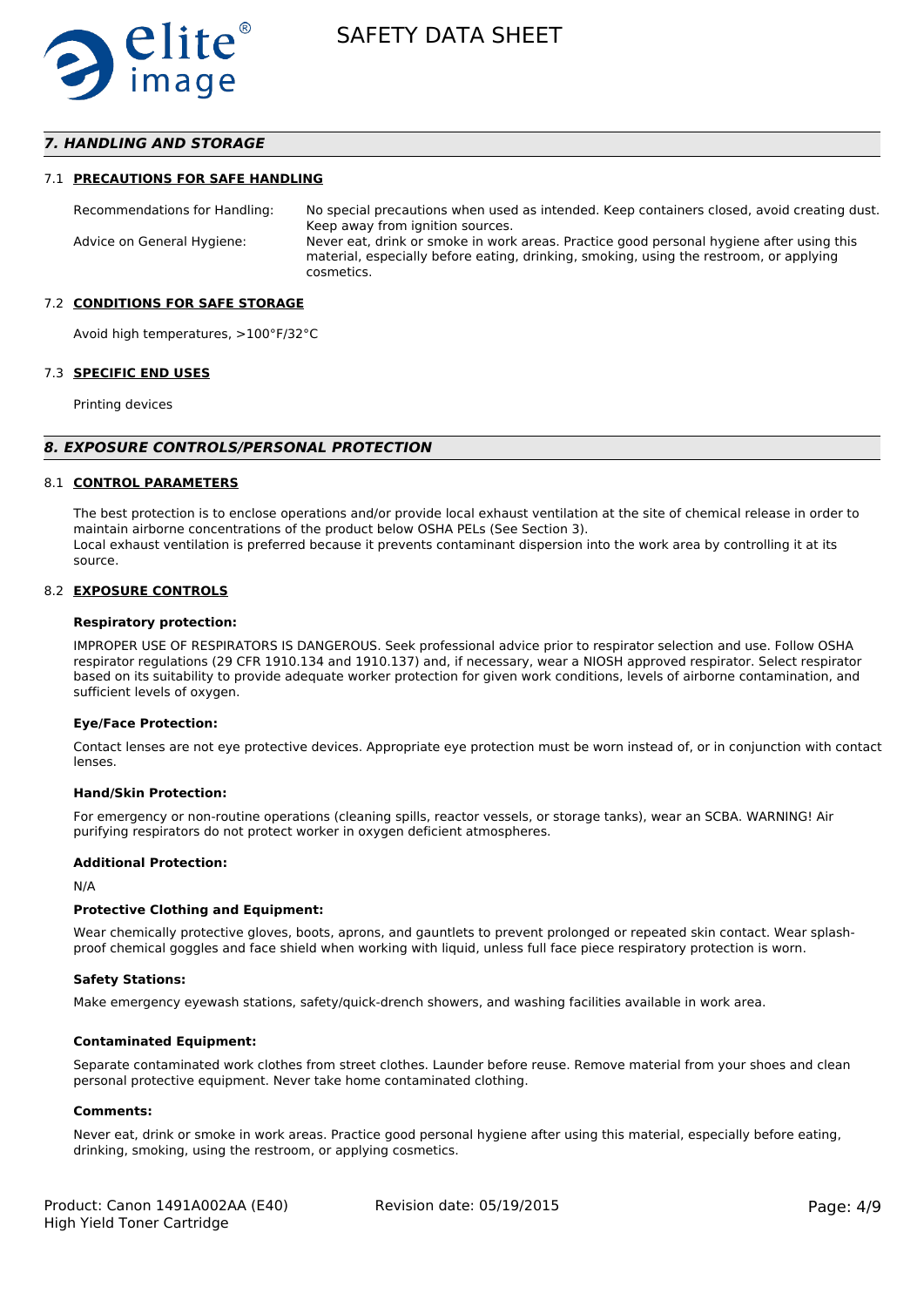

# *9. PHYSICAL AND CHEMICAL PROPERTIES*

# 9.1 **DETAIL INFORMATION**

| Physical state:            | APPEARANCE: Fine black powder. |
|----------------------------|--------------------------------|
| Color:                     | Black                          |
| Odor:                      | Slight plastic odor.           |
| Odor threshold:            | N/A                            |
|                            |                                |
| Boiling point:             | N/A                            |
| Melting point:             | N/A                            |
| Flash point:               | N/A                            |
| <b>Explosion limits:</b>   | N/A                            |
| Relative density:          | N/A                            |
| Auto-ignition temperature: | N/A                            |
|                            |                                |

## 9.2 **OTHER INFORMATION**

DENSITY: 1.4-1.8g/cm3. SOLUBILITY IN WATER: Negligible. SOLUBILITY IN OTHER SOLEVENT: Partially soluble in Toluene and THF. FLAMMABILITY: No test data available. Based on the EC labeling criteria, any components in this product are not classified as the dangerous categories of "extremely flammable", "highly flammable" and "flammable". EXPLOSIBILITY: No test data available. Based on the EC labeling criteria, any components in this product are not classified as the dangerous category of "explosive".

# *10. CHEMICAL STABILITY AND REACTIVITY*

# 10.1 **Reactivity:**

| <b>Reactivity Hazards:</b><br>Data on Mixture Substances: | None<br>None                                                                                                   |
|-----------------------------------------------------------|----------------------------------------------------------------------------------------------------------------|
| 10.2 Chemical Stability:                                  | The product is stable. Under normal conditions of storage and use, hazardous<br>polymerisation will not occur. |
| 10.3 Hazardous Polymerization:                            | Stable under conditions of normal use.                                                                         |
| 10.4 Conditions to Avoid:                                 | Keep away from heat, flame, sparks and other ignition sources.                                                 |
| 10.5 Incompatible Materials:                              | Strong oxidising materials                                                                                     |
| 10.6 Hazardous Decomposition:                             | Will not occur.                                                                                                |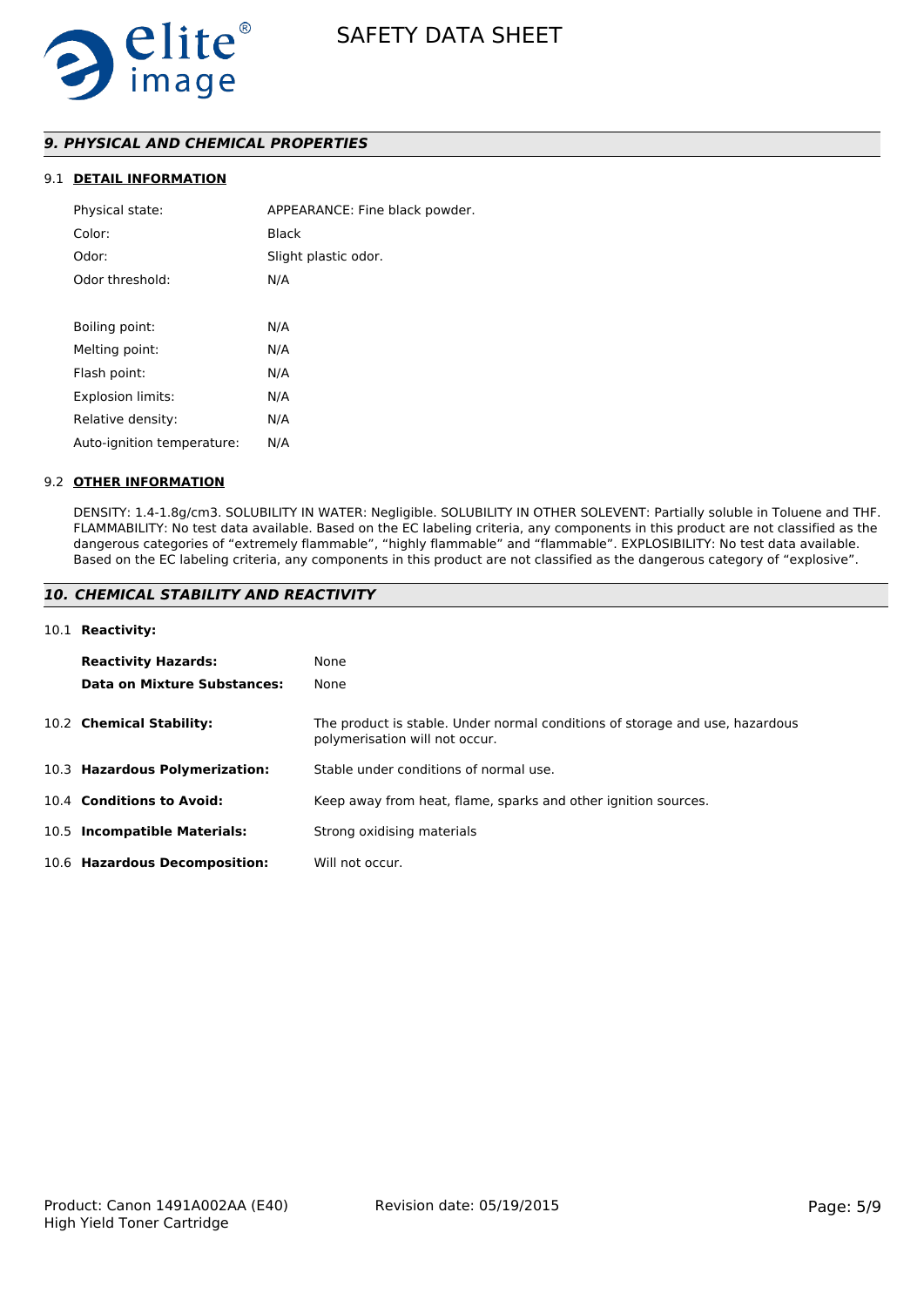

# *11. INFORMATION ON TOXICOLOGICAL EFFECT*

| <b>Mixtures:</b>                   | N/A                                                                                                                                                                                                                                                                                                                                                                                                                                                                                                                                                                                                                                                                                                                                                                                                                                                                                                                                                                                                                                                                                        |
|------------------------------------|--------------------------------------------------------------------------------------------------------------------------------------------------------------------------------------------------------------------------------------------------------------------------------------------------------------------------------------------------------------------------------------------------------------------------------------------------------------------------------------------------------------------------------------------------------------------------------------------------------------------------------------------------------------------------------------------------------------------------------------------------------------------------------------------------------------------------------------------------------------------------------------------------------------------------------------------------------------------------------------------------------------------------------------------------------------------------------------------|
| <b>Acute Toxicity:</b>             | Oral: Acute oral LDL0 of the similar toner product was estimated to be greater than 2000 mg/kg in<br>the rat. Dermal: No test data available. Based on the EC labeling criteria, any components in this                                                                                                                                                                                                                                                                                                                                                                                                                                                                                                                                                                                                                                                                                                                                                                                                                                                                                    |
|                                    | product are not classified as the dangerous categories of "very toxic", "toxic" and "harmful" when<br>absorbed via the skin.                                                                                                                                                                                                                                                                                                                                                                                                                                                                                                                                                                                                                                                                                                                                                                                                                                                                                                                                                               |
| <b>Skin Corrosion/Irritation:</b>  | Based on the EC evaluation criteria, similar toner was classified as a nonirritant to the skin of the<br>rabbit.                                                                                                                                                                                                                                                                                                                                                                                                                                                                                                                                                                                                                                                                                                                                                                                                                                                                                                                                                                           |
| <b>Serious Eye Damage:</b>         | Based on the EC evaluation criteria, similar toner was classified as a nonirritant to the ocular tissue<br>of the rabbit.                                                                                                                                                                                                                                                                                                                                                                                                                                                                                                                                                                                                                                                                                                                                                                                                                                                                                                                                                                  |
| <b>Inhalation:</b>                 | No test data available. Based on the EC labeling criteria, any components in this product are not<br>classified as the dangerous categories of "very toxic", "toxic" and "harmful" when inhaled.                                                                                                                                                                                                                                                                                                                                                                                                                                                                                                                                                                                                                                                                                                                                                                                                                                                                                           |
| <b>Sensitization:</b>              | No test data available. Based on the EC labeling criteria, toner components do not have to be<br>classified as the dangerous category of "sensitizing" if they penetrate the skin.                                                                                                                                                                                                                                                                                                                                                                                                                                                                                                                                                                                                                                                                                                                                                                                                                                                                                                         |
| <b>Mutagenicity:</b>               | According to the Bacterial Reverse Mutation Assay, the similar toner product did not cause a<br>positive response.                                                                                                                                                                                                                                                                                                                                                                                                                                                                                                                                                                                                                                                                                                                                                                                                                                                                                                                                                                         |
| <b>Carcinogenicity:</b>            | No test data available. Based on the EC labeling criteria, toner and the components of the toner<br>are not classified as the dangerous category of "carcinogenic".                                                                                                                                                                                                                                                                                                                                                                                                                                                                                                                                                                                                                                                                                                                                                                                                                                                                                                                        |
| <b>Reproductive Toxicity:</b>      | No test data available. Based on the EC labeling criteria, any components in this product are not<br>classified as the dangerous category of "toxic for reproduction".                                                                                                                                                                                                                                                                                                                                                                                                                                                                                                                                                                                                                                                                                                                                                                                                                                                                                                                     |
| <b>STOT - Single Exposure:</b>     | N/A                                                                                                                                                                                                                                                                                                                                                                                                                                                                                                                                                                                                                                                                                                                                                                                                                                                                                                                                                                                                                                                                                        |
| <b>STOT - Multiple Exposure:</b>   | Chronic Toxicity: Oral - No test data available. Based on the EC labeling criteria, any components<br>in this product do not required a risk phrase R48 (danger for serious damage to health by<br>prolonged exposure); Dermal - No test data available. Based on the EC labeling criteria, any<br>components in this product do not required a risk phrase R48 (danger for serious damage to<br>health by prolonged exposure); Inhalation - In a study in rats of chronic inhalation exposure to a<br>typical toner, a mild to moderate degree of lung fibrosis was observed in 92% of the rats in the<br>high concentration (16 mg/m3) exposure group. And a minimal to mild degree of fibrosis was<br>noted in 22% of the animals in the middle (4 mg/ m3) exposure group. But no pulmonary change<br>was reported in the lowest (1 mg/m3) exposure group, the most relevant level to potential human<br>exposures. Based on the EC labeling criteria, any components in this product do not required a risk<br>phrase R48 (danger for serious damage to health by prolonged exposure). |
| Ingestion:                         | N/A                                                                                                                                                                                                                                                                                                                                                                                                                                                                                                                                                                                                                                                                                                                                                                                                                                                                                                                                                                                                                                                                                        |
| <b>Hazard Class Information:</b>   | N/A                                                                                                                                                                                                                                                                                                                                                                                                                                                                                                                                                                                                                                                                                                                                                                                                                                                                                                                                                                                                                                                                                        |
| <b>Mixture on Market Data:</b>     | N/A                                                                                                                                                                                                                                                                                                                                                                                                                                                                                                                                                                                                                                                                                                                                                                                                                                                                                                                                                                                                                                                                                        |
| Symptoms:                          | N/A                                                                                                                                                                                                                                                                                                                                                                                                                                                                                                                                                                                                                                                                                                                                                                                                                                                                                                                                                                                                                                                                                        |
| Delayed/Immediate Effects: N/A     |                                                                                                                                                                                                                                                                                                                                                                                                                                                                                                                                                                                                                                                                                                                                                                                                                                                                                                                                                                                                                                                                                            |
| <b>Test Data on Mixture:</b>       | N/A                                                                                                                                                                                                                                                                                                                                                                                                                                                                                                                                                                                                                                                                                                                                                                                                                                                                                                                                                                                                                                                                                        |
| <b>Not Meeting Classification:</b> | N/A                                                                                                                                                                                                                                                                                                                                                                                                                                                                                                                                                                                                                                                                                                                                                                                                                                                                                                                                                                                                                                                                                        |
| <b>Routes of Exposure:</b>         | N/A                                                                                                                                                                                                                                                                                                                                                                                                                                                                                                                                                                                                                                                                                                                                                                                                                                                                                                                                                                                                                                                                                        |
| <b>Interactive Effects:</b>        | N/A                                                                                                                                                                                                                                                                                                                                                                                                                                                                                                                                                                                                                                                                                                                                                                                                                                                                                                                                                                                                                                                                                        |
| <b>Absence of Specific Data:</b>   | N/A                                                                                                                                                                                                                                                                                                                                                                                                                                                                                                                                                                                                                                                                                                                                                                                                                                                                                                                                                                                                                                                                                        |
| Mixture vs Substance Data: N/A     |                                                                                                                                                                                                                                                                                                                                                                                                                                                                                                                                                                                                                                                                                                                                                                                                                                                                                                                                                                                                                                                                                            |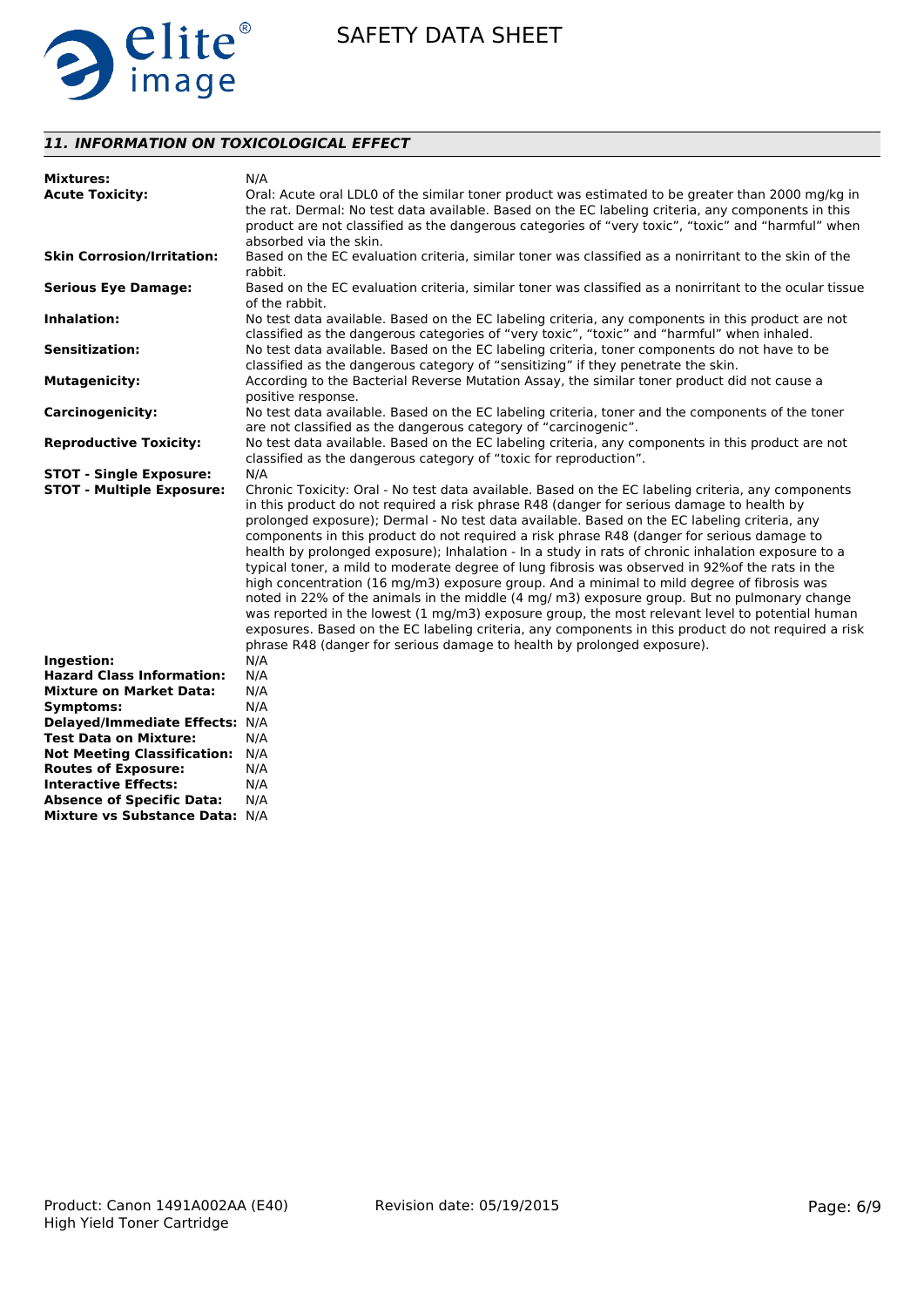

# *12. ECOLOGICAL INFORMATION*

| 12.1 <b>Eco toxicity:</b>       | No data available. Based on the EC labeling criteria, any components in this product are not<br>classified as the dangerous category of "dangerous for the environment". |
|---------------------------------|--------------------------------------------------------------------------------------------------------------------------------------------------------------------------|
| 12.2 Degradability:             | N/A                                                                                                                                                                      |
| 12.3 Bioaccumulation Potential: | N/A                                                                                                                                                                      |
| 12.4 Mobility in Soil:          | N/A                                                                                                                                                                      |
| 12.5 PBT & vPvB Assessment:     | N/A                                                                                                                                                                      |
| 12.6 Other Adverse Effects:     | No data available for ecological and wastewater treatment (sewage) systems. Avoid spills and<br>dispose of in accordance with applicable laws and regulations.           |

# *13. DISPOSAL CONSIDERATIONS*

# **Disposal Information:**

 Dispose as a solid waste in accordance with local authority regulations. Empty container retains product residue.

#### **Physical/Chemical Properties that affect Treatment:**

Symbol: This product is not classified as dangerous

Risk Phrases: This product is not classified according to the federal, state and local environmental regulations.

#### **Waste Treatment Information:**

Do not shred toner cartridge, unless dust-explosion prevention measures are taken. Finely dispersed particles may form explosive mixtures in air. Dispose of in compliance with federal, state, and local regulations.

## **Personal Protection Required:**

N/A

| <b>14. TRANSPORT INFORMATION</b> |      |  |  |
|----------------------------------|------|--|--|
| 14.1 <b>ID Number:</b>           | None |  |  |
| 14.2 Shipping Name:              | N/A  |  |  |
| 14.3 Hazard Class:               | None |  |  |
| 14.4 Packing Group:              | N/A  |  |  |
| 14.5 Environmental Hazards:      | N/A  |  |  |
| 14.6 User Precautions:           | N/A  |  |  |
| 14.7 Bulk Transport:             | N/A  |  |  |
|                                  |      |  |  |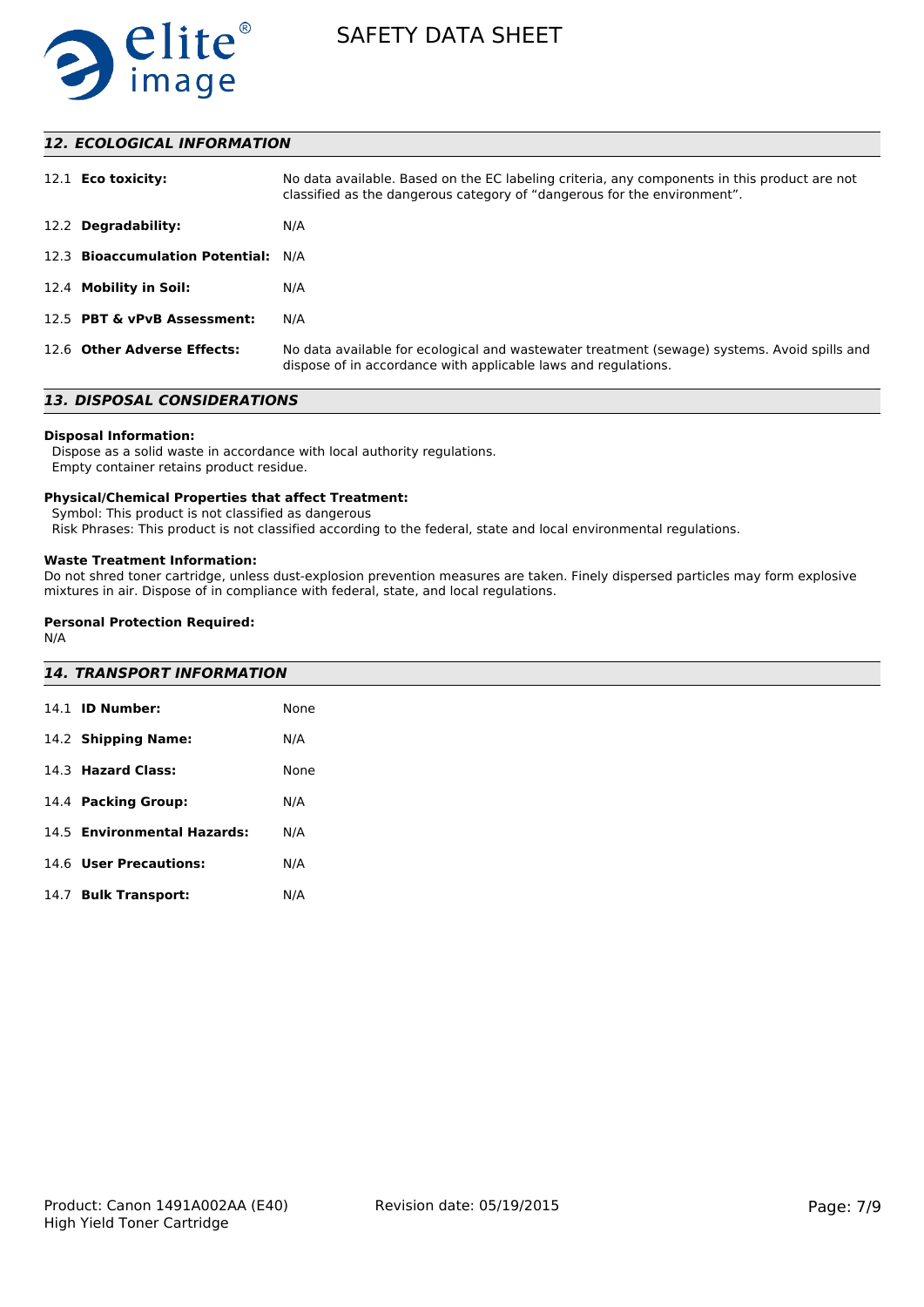

# *15. REGULATORY INFORMATION*

|                                   | 15.1 Regulatory Information:           | The DIRECTIVE 1999/45/EC: No label information required. The DIRECTIVE 2002/95/EC: This<br>product does not contain lead, mercury, cadmium, hexavalent chromium, polybrominated<br>biphenyls (PBB) or polybrominated diphenyl ethers (PBDE) that are intentionally<br>introduced. |
|-----------------------------------|----------------------------------------|-----------------------------------------------------------------------------------------------------------------------------------------------------------------------------------------------------------------------------------------------------------------------------------|
|                                   | <b>EPA Regulatory Information: N/A</b> |                                                                                                                                                                                                                                                                                   |
|                                   | <b>CERCLA Reportable Quantity: N/A</b> |                                                                                                                                                                                                                                                                                   |
|                                   | 15.2 Superfund Information:            |                                                                                                                                                                                                                                                                                   |
|                                   | <b>Hazard Categories:</b>              |                                                                                                                                                                                                                                                                                   |
|                                   | Immediate: N/A                         |                                                                                                                                                                                                                                                                                   |
|                                   | Delayed: N/A                           |                                                                                                                                                                                                                                                                                   |
|                                   | Fire: N/A                              |                                                                                                                                                                                                                                                                                   |
|                                   | <b>Pressure: N/A</b>                   |                                                                                                                                                                                                                                                                                   |
|                                   | <b>Reactivity: N/A</b>                 |                                                                                                                                                                                                                                                                                   |
|                                   | Section 302 - Extremely Hazardous: N/A |                                                                                                                                                                                                                                                                                   |
|                                   | Section 311 - Hazardous: N/A           |                                                                                                                                                                                                                                                                                   |
|                                   | 15.3 State Regulations:                | California Proposition 65: This product does not contain the chemicals known to cause<br>cancer or reproductive toxicity that is intentionally introduced.                                                                                                                        |
|                                   | 15.4 Other Regulatory Information:     | Please refer to any other national measures that may be relevant.                                                                                                                                                                                                                 |
|                                   | <b>16. OTHER INFORMATION</b>           |                                                                                                                                                                                                                                                                                   |
|                                   | <b>General Comments:</b>               | This information is based on our current knowledge. It should not therefore be construed as<br>guaranteeing specific properties of the products as described or their suitability for a particular<br>application                                                                 |
| <b>Creation Date of this SDS:</b> |                                        | 09/17/2015                                                                                                                                                                                                                                                                        |